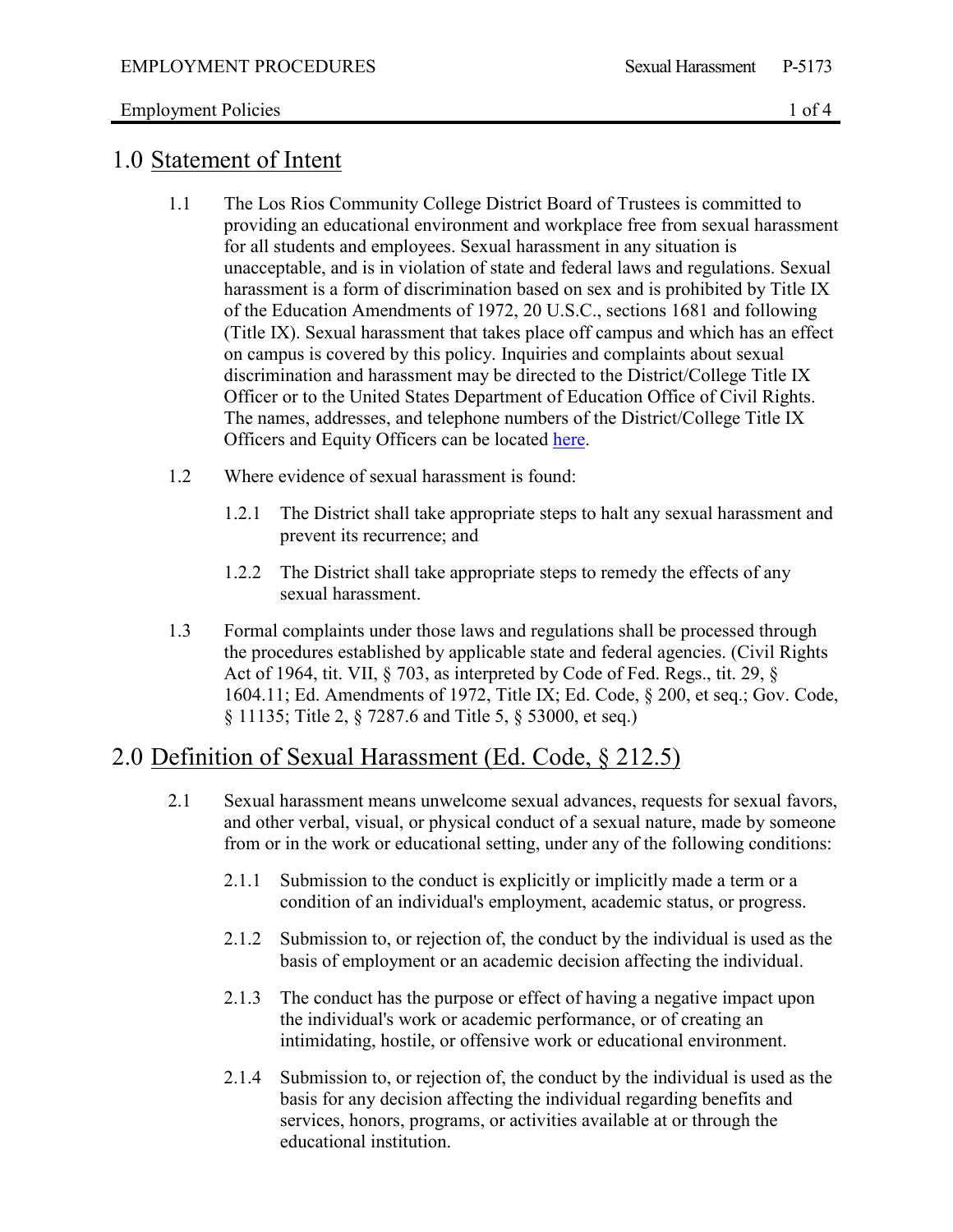#### Employment Policies 2 of 4

- 2.2 Sexual Harassment encompasses two kinds of harassment:
	- 2.2.1 "Quid pro quo" sexual harassment occurs when a person in a position of authority makes educational or employment benefits conditional upon an individual's willingness to engage in or tolerate unwanted sexual conduct.
	- 2.2.2 "Hostile environment" sexual harassment occurs when unwelcome conduct based on a person's sex or gender is sufficiently severe or pervasive so as to alter the conditions of an individual's learning or work environment, unreasonably interfere with an individual's academic or work performance, or create an intimidating, hostile, or abusive learning or work environment. The victim must subjectively perceive the environment as hostile, and the harassment must be such that a reasonable person of the same sex or gender would perceive the environment as hostile. A single or isolated incident of sexual harassment may be sufficient to create a hostile environment if it is severe, e.g. a sexual assault.
- 2.3 Sexual violence is a form of sexual harassment and is prohibited by Title IX. Sexual violence means physical sexual acts perpetrated against a person's will or where a person is incapable of giving consent due to the victim's use of drugs or alcohol. An individual also may be unable to give consent due to an intellectual or other disability. Sexual violence includes, but is not limited to, rape, sexual assault, sexual battery, and sexual coercion.
- 2.4 For the purpose of further clarification, sexual harassment includes, but is not limited to:
	- 2.4.1 Making unsolicited written, verbal, visual, or physical contact with sexual overtones. Some examples are: epithets, derogatory comments, or slurs of a sexual nature; impeding or blocking movements or any physical interference with normal work; derogatory posters or cartoons.
	- 2.4.2 Continuing to express sexual interest after being informed that the interest is unwelcome.
	- 2.4.3 Within the work environment, engaging in explicit or implicit coercive sexual behavior which controls, influences, or affects the career, salary, and/or work environment, or any other term or condition of employment; within the educational environment, engaging in explicit or implicit coercive sexual behavior which controls, influences, or affects the educational opportunities, grades, and/or learning environment of the student.
	- 2.4.4 Making reprisals, threats of reprisal, or implied threats of reprisal following a negative response to a sexual advance. For example, within the work environment: either suggesting or actually withholding support for an appointment, promotion, or change of assignment; suggesting a poor performance report will be prepared, or suggesting probation will be failed. Within the educational environment, either suggesting or actually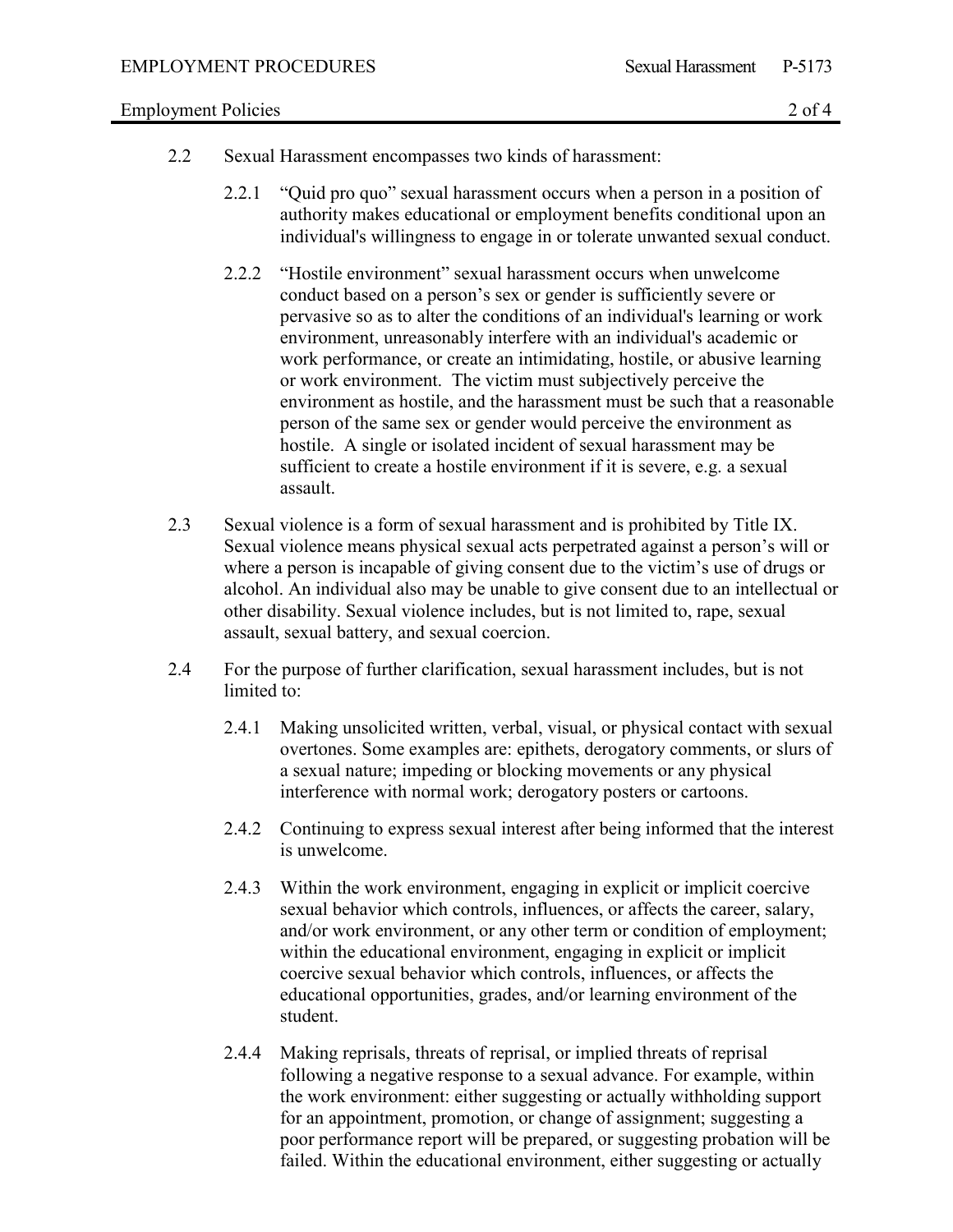### Employment Policies 3 of 4

withholding grades earned or deserved, suggesting a poor performance evaluation will be prepared, or suggesting a scholarship recommendation or college application will be denied.

2.4.5 Offering favors or educational or employment benefits, such as grades or promotions, favorable performance evaluations, favorable assignments, favorable duties or shifts, recommendation, reclassifications, etc., in exchange for sexual favors.

# 3.0 Complaint Procedure

3.1 Any individual who believes that he or she has been sexually harassed is encouraged to follow the Discrimination and Harassment Complaint Procedures as set forth in the Los Rios Community College District Regulations. (See R-2423, R-5172, R-6163, or R-9152, as appropriate). Throughout the procedures, the College President and the College/District Equity Officers will insure that confidentiality will be maintained and that due process will be followed with respect to both parties. In matters of sexual violence, consent of the complainant shall be required prior to further action being taken by the District/College, however, the District/College may take action when the District's/Colleges' obligation to provide a safe and nondiscriminatory environment overrides the complainant's request for confidentiality.

## 4.0 Non-Retaliation

- 4.1 It is against District Policy and unlawful to retaliate against someone who files a discrimination or harassment complaint, who refers a matter for investigation or complaint, who participates in an investigation of a complaint, or who represents or serves as an advocate for a complainant or respondent. Raising a concern of sexual harassment or participating in the process as a witness or advocate shall not negatively affect the concerned individual's future dealings with the District, with the individual's employment, or with compensation or work assignments. In the case of a student, it shall not negatively affect grades, class selection, or other matters pertaining to the individual's status as a student of the District.
- 4.2 In a situation where evidence is found that an allegation of sexual harassment is brought solely for the purpose of vexation, the appropriate disciplinary action may be taken.

## 5.0 Administrative Regulations

5.1 The Chancellor shall develop such procedures as may be necessary to implement this District Policy and provide a means of enforcement. The District and each College shall designate a District Equity Officer and other appropriate District employees to administer and enforce this policy District Policy within the District and at the Colleges.